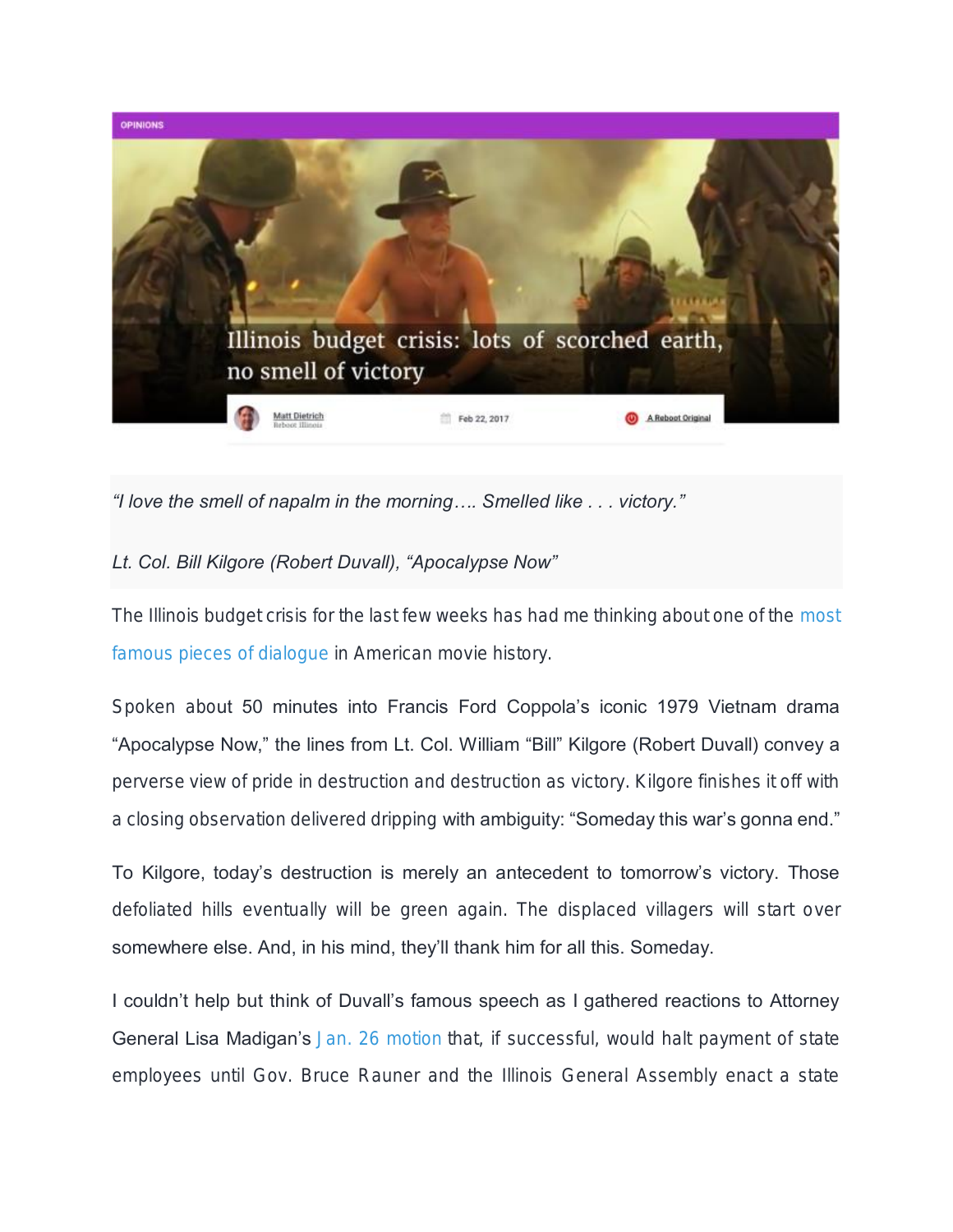budget to authorize it. (Madigan [lost Round 1](https://www.google.com/url?sa=t&rct=j&q=&esrc=s&source=web&cd=1&cad=rja&uact=8&ved=0ahUKEwjmxZGfvqLSAhVE4YMKHb5EA9AQFggaMAA&url=https%3A%2F%2Frebootillinois.com%2F2017%2F02%2F16%2Fjudge-denies-lisa-madigans-motion-on-state-worker-pay%2F&usg=AFQjCNGI-hJud4S3l-_YWv3yisB7f5Tx8g&bvm=bv.147448319,d.amc) in court last week but is appealing the decision.)

Because Illinois has not had a true budget in place since July 1, 2015, its nine state universities have received only limited and sporadic payment since then. As things stand now, they're in line to see their state funding fall by more than half over the past two years. Dozens of social service providers who hold contracts with the state to care for the disabled, sick, elderly and others have been stiffed because they can't be paid without budget authorization. The state [owes \\$12.4 billion](http://ledger.illinoiscomptroller.com/) in back bills and is months behind in payment.

With neither the spending controls that a budget would enact nor additional taxes to boost state revenue, Illinois state government has been adrift since summer 2015. Court orders and other legal mechanisms meant that 90 percent of FY 2015 spending has continued ever since, even though the state takes in far less income tax revenue today than it did back then.

But rather than see the attorney general's motion as a call to action to fix all this dysfunction, lawmakers on both sides scrambled to win support for measures that would extend it. Democrats in the Illinois House, led by Rauner's arch political rival, House Speaker Michael Madigan, have introduced a bill to keep state employees paid through the current fiscal year, which ends June 30. Republicans, joined by Rauner, want a measure that would make state employee payroll immune from the budget process forever.

Those universities who are now losing students to colleges in other states? Those social service providers now laying off staff and cutting programs for the sick, disabled and elderly? In the logic of Col. Kilgore, they'll be better off someday because, if Rauner prevails, Illinois will be rewarded sometime in the future with a booming economy.